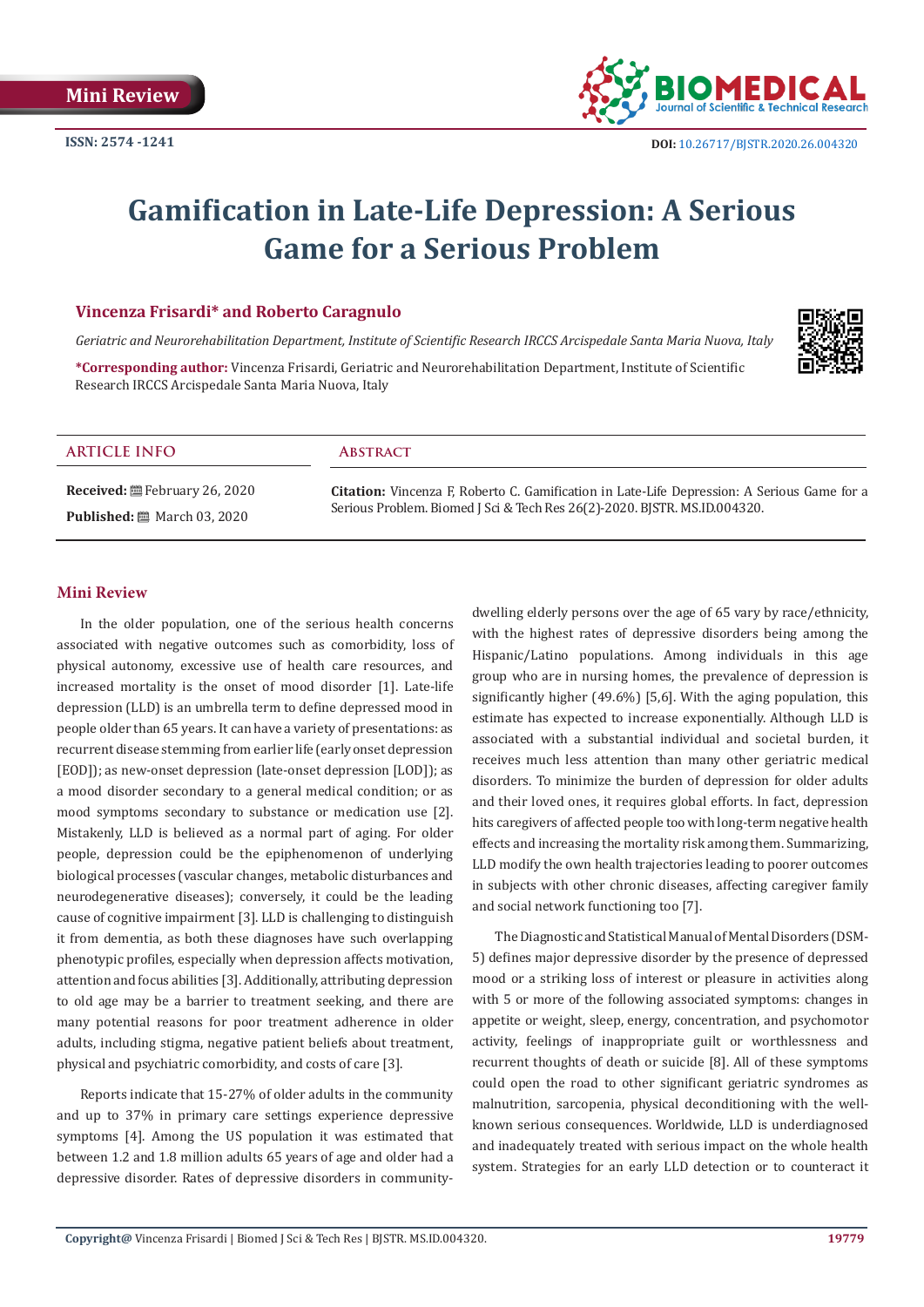are challenging. Although several evidence-based psychological (behavioral cognitive therapy, cognitive bibliotherapy, problem solving therapy, brief psychodynamic therapy, life review therapy) and pharmacological treatments are available, even in high-income countries less than half of patients receive treatment and this occurs mainly in the older people [9]. Clinicians used to treat LLD by focusing on antidepressants and this could represent a suboptimal care for old people especially in an advisable perspective of "deprescribing". Consequently, it is mandatory to invest the full scale of knowledge to increase the possibilities of treatment and care especially if our goal is to reduce the disease burden. We could be able to perform our goal firstly by facilitating an early detection of subclinical depression. Subsequently, through a specific evaluation of the therapeutic effects of any treatments in order to establish a priori what kind of results we are able to reach in a personalized way. Furthermore, we must support interventions that look beyond the depressed individual and include caregiver, professionals and other members of that individual's social network.One of the ways in which that can be done is through the technological application that move away from "conventional" internet approach, towards gamification and artificial intelligence.

Gamification is a relatively new trend that focuses on applying games to non-game contexts and electronic technology has effectively contributed to the rise of gamification in many industries. While many fields have taken advantage of the potential of gamification as a construct to develop business, social and training applications (see for example Business, Marketing and e-Learning), the digital healthcare domain has started to exploit this emerging trend recently [10,11]. Both personalized health care and computer games place the individual in the center of the action, and this is the goal of any patient-centered medical practice. With the advent of mobile technologies, such as smartphones or digital wristwatch and their apps, the process of being reminded has become more automated. Applying gamification to daily routine reminder tasks could motivate people to participate and engage in setting goals and objectives for themselves. Currently, some experience of gamification in health derived from chronic disease rehabilitation whereas physical activity and mental focus are the principal area of interest in wellness, but evidence are still limited [12]. The deployment and design of serious games for psychotherapy has recently been studied in young people [13]. Unfortunately, no sufficient data are available in adults and old people. Nonetheless, the amount of senior who are confident with technological device or social network is increasing. In the UK, approximately 89% of adults use the Internet, and users aged 65 to 74 years increased from 52% to 78% in 2011. Approximately 42% of people of all genders aged ≥75 years are now Internet users [14,15]. Therefore, policy makers and stakeholders might intercept this "abilities" and promoting them in order to increase the opportunities in the care and treatment of this disorder. The use of video games in psychotherapy could be a tactical way to approach to several difficulties physical and psychological only if therapists gain familiarity with gaming equipment. As before mentioned, to fight LLD-related negative outcomes, the involvement of health professionals, caregiver and community in a safety network for depressed patients is extremely important. Very often, the cultural obstacle to implementation in the daily practice of technological devices even comes from the health professionals who are unfamiliar with new technological approach and that require longer learning curves than patients do. Several concerns could arise about the effectiveness of this modality compared to faceto-face approaches. However, a large body of evidence supported the equal efficacy of Internet intervention compared to face-to-face intervention in the treatment of depression. Whether it is using games to serve a serious purpose or gamify a serious purpose, the goal is to help individuals reduce mental health complaints or improve their mental wellbeing. However, how do serious games perform on improving mental health? Are there evidence-based serious games for the treatment or prevention of mental health symptoms? Several issues emerge normally when the field is unexplored yet.

As above-mentioned, the major difficulty for internet-based technological intervention is to have this knowledge applied in routine care especially when we face with several cultural and administrative barriers. For example, health professionals could think that technological interventions will take over their jobs, or they are unaware about the potential resources of new devices or technological applications. Caregivers and patients could fear to become dependent on Internet and to develop gaming disorder or simply to feel skeptical. Finally, administrative integration of these digital interventions in most health care system could be complicated. Despite these concerns, recent evidence has demonstrated that game-based interventions could improve the cognition (both fluid and crystallized cognitive functions) in healthy older adults as well in patients with cognitive impairment. The positive effects could result from specific action on cerebral circuits (intrinsic and extrinsic motivation) and/or by the influence of physical movement on neuronal biological processes (enhancements in white matter integrity in older adults and myelin sheet regeneration, increased important neurotrophic factor levels). Several interventional studies have indicated a positive impact of specific exercises on depressive symptoms reduction. In fact, exercise-induced changes are linked to neuronal protection by maximizing cardiorespiratory fitness [16], increasing brain-derived neurotrophic factor [17] and reducing cortisol level [18].

Sometime depressed people don't accept conventional therapy because they are unaware about the problem by declining any type of intervention (individual or group therapy). Sometimes we assist also to the high rate of treatment dropout. In this regard, serious game make intervention more acceptable for patients and so easy to apply. Moreover, the format of game represents in these subjects a suitable trigger for the meso-cortico-limbic circuitry, one of the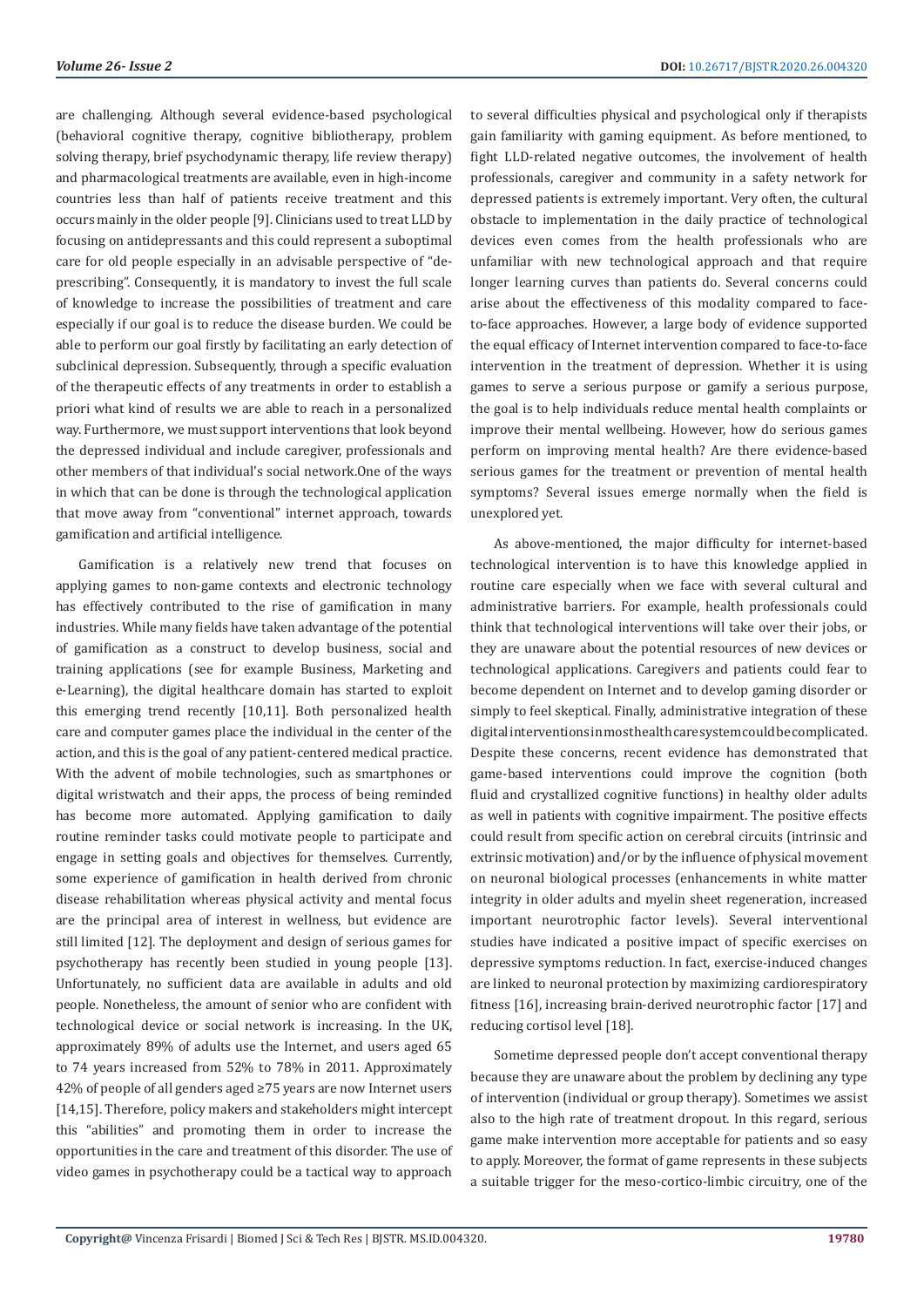principal neuronal substrates of pleasure stimulating motivation. Recently, Stojan and Voelcker-Rehage presented a comprehensive overview of the efficiency and underlying neurophysiological processes of "exergaming training" (a neologism that relies on technology that tracks body movement or reaction) in older adults. Besides the heterogeneity of findings in this new field, studies that compared exergaming to traditional types of exercise, showed similar or slightly superior effects of exergaming on executive functions but not on other cognitive domains. This might be an indicator that exergaming is a promising approach to preserve and facilitate cognitive and brain health in healthy older adults. The authors concluded that exergaming might be a useful alternative to traditional exercise to motivate older people to habitually engage in physical activity [19]. However, further researches are needed to determine influencing factors that contribute to intervention efficacy, to discover underlying mechanisms and to apply tailored intervention. This is very important especially in the era of artificial intelligence and machine learning. Gamification applied to LLD could be a modern way to alleviate mood or behavioral disorders by increasing interactions with friends, family, caregivers or other patients in a virtual world. Social isolation is one of dramatic feature of LLD and therefore home internet-based approach could compensate the loneliness feeling occurring variably. We should take advantage from this phenomenon to apply serious game with therapeutic approach. To reach the full potential of gamification, it is necessary to build e-Health solutions on well-founded theories that exploit the core experience and psychological effects of game mechanics. For this purpose, it is mandatory to promote several projects in this field. Contextualizing gamification in the research field of late-life mood disorders, we could seize its usefulness in different way: protective and preventing, therapeutic, for assessment, educational and informatics category. Thus, the application of serious games might be considered as a protective factor, a potential non-pharmacological strategy but also as tools to educate health professionals and finally to collect big data.

 In order to prevent LLD, exergaming could be used in people who do not want to go out for a walking or to the gym because their physical impairment (for example, people affected by arthrosis or after an orthopedic surgery). The positive impact of games in this domain suggests that game-based interventions might contribute to support old people and their caregivers to face with initial aging-related problems before they convert in pathology. If we think to the possibilities to connect people with the same medical problems or social situation, serious games may create a virtual world where people "transfer" themselves and reinforce their individual know-how to face with their psychological problem. Furthermore, sharing personal problems with other people but protecting the own intimate world of emotions through a virtual reality, could represent a way to win the fear to be judged and the social stigma too. Moreover, gamification could be useful in the targeting subject who are not appealed from the game-based

approach, in fact, listlessness, apathy, demotivation, absence of curiosity represent some phenotypic characteristic of an early mood impairment. Furthermore, it could be useful to monitor the medication adherence to therapy, to enter in the virtual community of players and to share disease-related uneasiness. There is a worldwide shortage of health workers, and this issue requires innovative education solutions. Serious gaming and gamification education have the potential to provide a quality, cost-effective, novel approach that is flexible, portable, and enjoyable and allow interaction. If therapist gain confidence in the use of digital devices for depression treatment, they will be more satisfied and motivated to cope with geriatric patients affected by depression. Gamebased digital applications for depression therapy is a rather new research area. Consequently, policy makers and stakeholders need to intercept this "abilities" in favor to step up in the knowledge of this field. We need to face several issues about where and how the gamification can be applied and how it fits in the current systems for health care and how implement it with artificial intelligence. However, there should be no doubt that international consortium and projects are welcomed in order to increase the possibilities to intervene in LLD and change this field completely.

### **Acknowledgment**

None.

# **Conflict of Interest**

We have no disclosure to make that qualifies as a conflict of interest.

# **References**

- 1. [Krishnan KR, Delong M, Kraemer H, Carney R, Spiegel D, et al. \(2002\)](https://www.ncbi.nlm.nih.gov/pubmed/12361669) [Comorbidity of depression with other medical diseases in the elderly.](https://www.ncbi.nlm.nih.gov/pubmed/12361669) [Biol Psychiatry 52\(6\): 559-588.](https://www.ncbi.nlm.nih.gov/pubmed/12361669)
- 2. [Aziz R, Steffens DC \(2013\) What are the causes of late-life depression?](https://www.ncbi.nlm.nih.gov/pubmed/24229653) [Psychiatr Clin North Am 36\(4\): 497-516.](https://www.ncbi.nlm.nih.gov/pubmed/24229653)
- 3. [Frisardi V, Panza F, Farooqui AA \(2011\) Late-life depression and](https://europepmc.org/article/med/21570126) [Alzheimer's disease: The glutamatergic system inside of this mirror](https://europepmc.org/article/med/21570126) [relationship. Brain Res Rev 67\(1-2\): 344-355.](https://europepmc.org/article/med/21570126)
- 4. [Hybels CF, Pieper CF \(2009\) Epidemiology and Geriatric Psychiatry.](https://www.ncbi.nlm.nih.gov/pubmed/19625783) [American Journal of Geriatric Psychiatry 17\(8\): 627-663](https://www.ncbi.nlm.nih.gov/pubmed/19625783).
- 5. [Gonzalez O, McKnight-Eily LR, Strine T, et al. \(2010\) Current depression](https://www.cdc.gov/mmwr/preview/mmwrhtml/mm5938a2.htm) [among adults-United States, 2006 and 2008. MMWR Morb Mortal Wkly](https://www.cdc.gov/mmwr/preview/mmwrhtml/mm5938a2.htm) [Rep 59: 1229-1235](https://www.cdc.gov/mmwr/preview/mmwrhtml/mm5938a2.htm).
- 6. (2012) IOM (Institute of Medicine). The mental health and substance abuse workforce for older adults: In whose hands? The National Academies Press, Washington, DC, USA.
- 7. [Pinquart M, Sorensen S \(2003\) Differences between caregivers and non](https://www.ncbi.nlm.nih.gov/pubmed/12825775)[caregivers in psychological health and physical health: A meta-analysis.](https://www.ncbi.nlm.nih.gov/pubmed/12825775) [Psychology and Aging J 18\(2\): 250-267.](https://www.ncbi.nlm.nih.gov/pubmed/12825775)
- 8. (2013) American Psychiatric Association, Task F. Diagnostic and statistical manual of mental disorders DSM-5. (5<sup>th</sup> Edn.).
- 9. [Olfson M, Pincus HA \(1996\) Outpatient mental health care in nonhospital](https://psycnet.apa.org/record/1996-00484-019) [settings: distribution of patients across provider groups. American](https://psycnet.apa.org/record/1996-00484-019) [Journal of Psychiatry 153: 1353-1356.](https://psycnet.apa.org/record/1996-00484-019)
- 10. [Christians, Gerald \(2018\) The Origins and Future of Gamification \(2018\).](https://scholarcommons.sc.edu/senior_theses/254) [Senior Theses: 254.](https://scholarcommons.sc.edu/senior_theses/254)